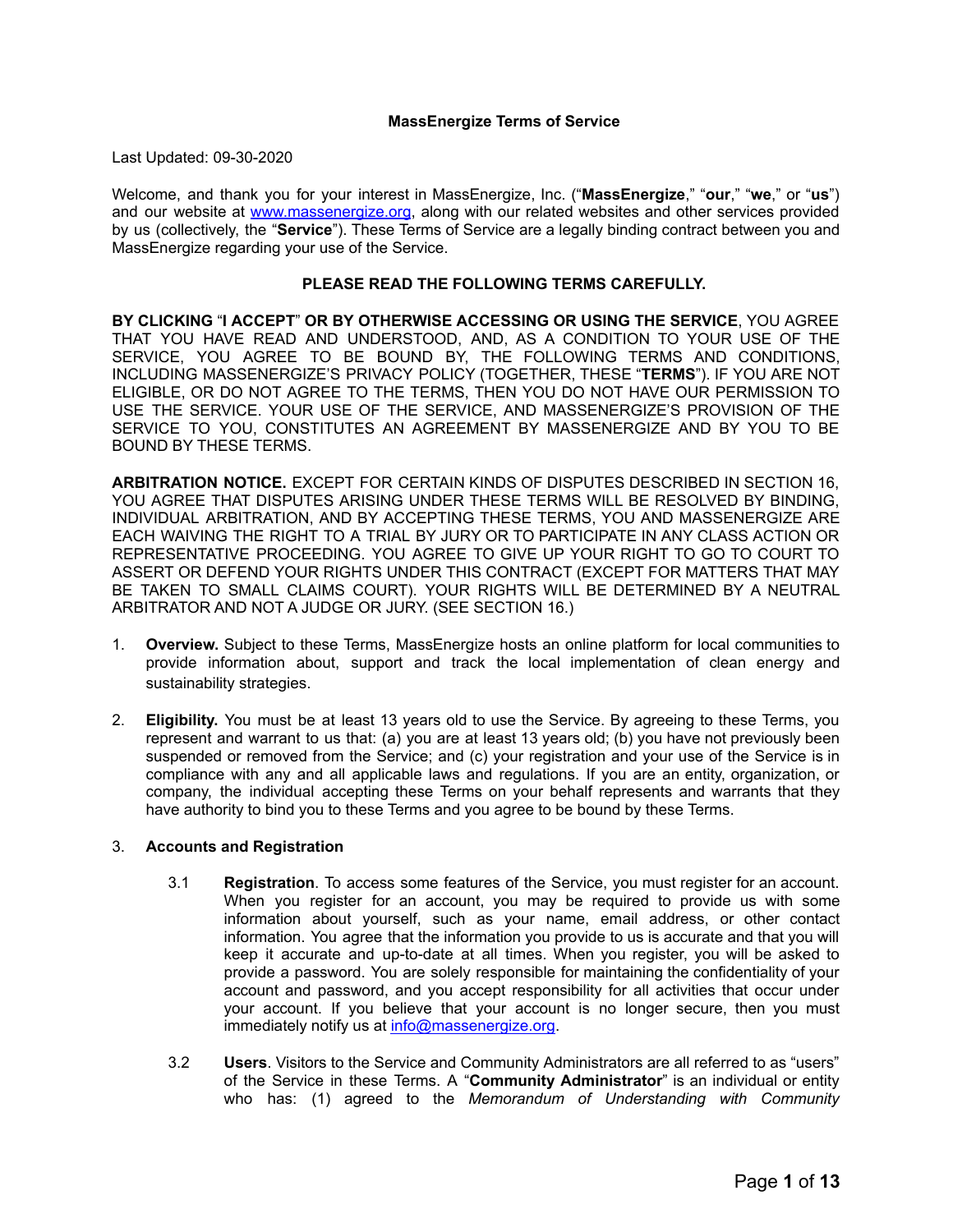*Administrator*; and (2) has the access and ability to upload and maintain User Content on the Service.

## 4. **Licenses**

- 4.1 **Limited License.** Subject to your complete and ongoing compliance with these Terms, MassEnergize grants you, solely for your personal, non-commercial use, a limited, non-exclusive, non-transferable, non-sublicensable, revocable license to access and use the Service.
- 4.2 **License Restrictions.** Except and solely to the extent such a restriction is impermissible under applicable law, you may not: (a) reproduce, distribute, publicly display, or publicly perform the Service; (b) make modifications to the Service; or (c) interfere with or circumvent any feature of the Service, including any security or access control mechanism. If you are prohibited under applicable law from using the Service, you may not use it.
- **4.3 Feedback**. If you choose to provide input and suggestions regarding problems with or proposed modifications or improvements to the Service ("**Feedback**"), then you hereby grant MassEnergize an unrestricted, perpetual, irrevocable, non-exclusive, fully-paid, royalty-free right to exploit the Feedback in any manner and for any purpose, including to improve the Service and create other products and services.
- 5. **Ownership; Proprietary Rights.** The Service is owned and operated by MassEnergize. The visual interfaces, graphics, design, compilation, information, data, computer code (including source code or object code), products, software, services, and all other elements of the Service ("**Materials**") provided by MassEnergize are protected by intellectual property and other laws. All Materials included in the Service are the property of MassEnergize or its third party licensors. Except as expressly authorized by MassEnergize, you may not make use of the Materials. MassEnergize reserves all rights to the Materials not granted expressly in these Terms.

## 6. **Third Party Terms**

- **6.1 Third Party Services and Linked Websites**. MassEnergize may provide tools through the Service that enable you to export information, including User Content, to third party services. By using one of these tools, you agree that MassEnergize may transfer that information to the applicable third party service. Third party services are not under MassEnergize's control, and, to the fullest extent permitted by law, MassEnergize is not responsible for any third party service's use of your exported information. The Service may also contain links to third party websites. Linked websites are not under MassEnergize's control, and MassEnergize is not responsible for their content.
- **6.2 Third Party Software.** The Service may include or incorporate third party software components that are generally available free of charge under licenses granting recipients broad rights to copy, modify, and distribute those components ("**Third Party Components**"). Although the Service is provided to you subject to these Terms, nothing in these Terms prevents, restricts, or is intended to prevent or restrict you from obtaining Third Party Components under the applicable third party licenses or to limit your use of Third Party Components under those third party licenses.

## 7. **User Content**

7.1 **User Content Generally.** Certain features of the Service may permit users to upload and post content to the Service. "**User Content**" means any content that you upload, post or transmit to or through the Service including, without limitation, any text, photographs,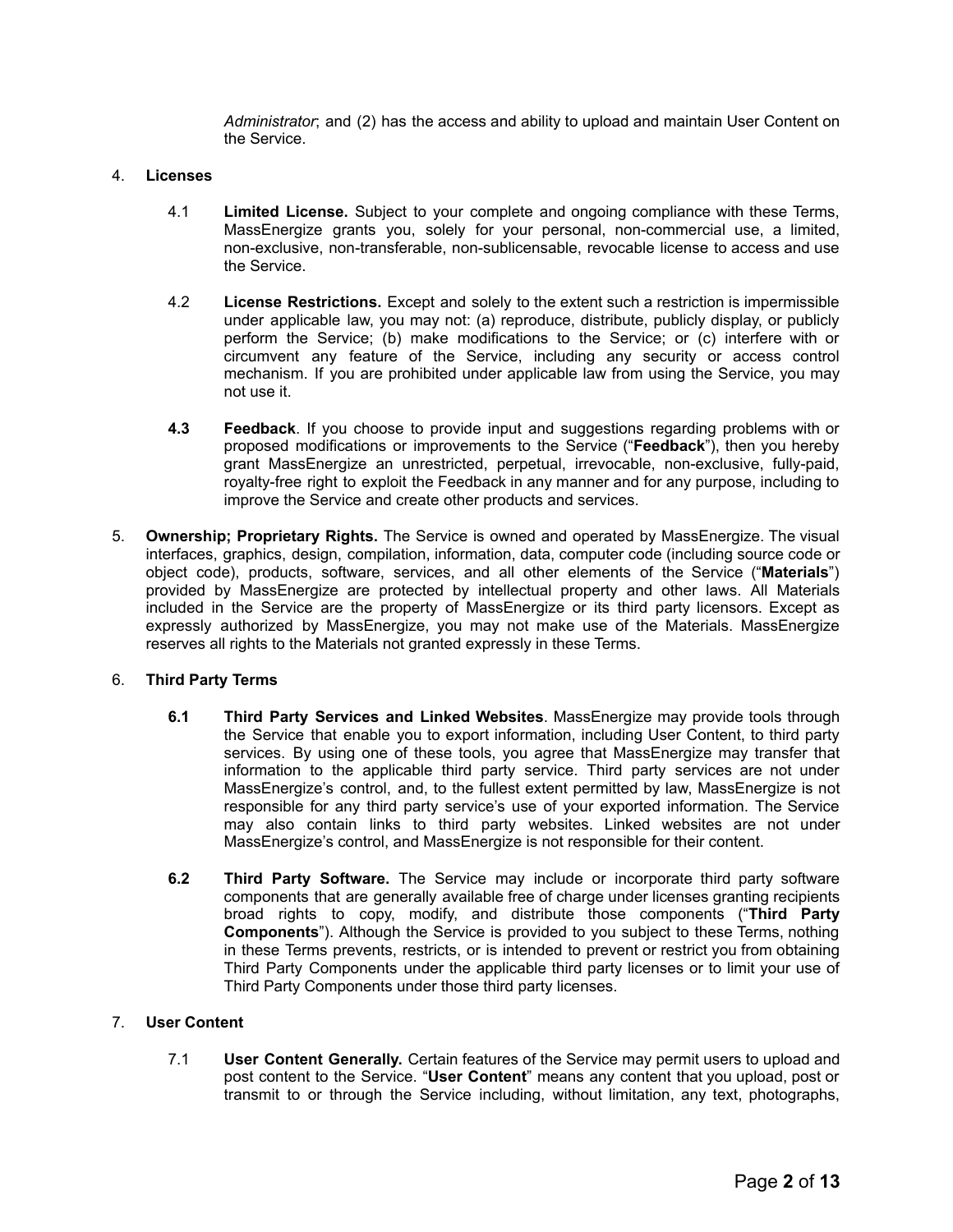audio files, graphics, videos and any other works subject to protection under the laws of the United States or any other jurisdiction, including, copyright, trademark, trade secret and patent laws, and excludes any and all Materials. We do not guarantee the accuracy, integrity, appropriateness, availability or quality of any User Content, and under no circumstances will we be liable in any way for any User Content. User Content is not advice created or provided by us and does not constitute a recommendation or endorsement of any kind. MassEnergize does not monitor, supervise or endorse any User Content, and users are not supervised persons of MassEnergize or any affiliate, including without limitation MassEnergize, Inc. No affiliate of MassEnergize is responsible or will be liable for any User Content.

- 7.2 **Screening User Content.** MassEnergize offers you and other users the ability to submit User Content to or transmit through the Service. We do not pre-screen any User Content, but reserves the right to remove, disallow, block or delete any User Content in our sole discretion. We reserve the right to disable the ability to upload and post User Content for specific users at our sole discretion. In addition, we have the right—but not the obligation—in our sole discretion to remove, disallow, block or delete any User Content: (i) we consider to violate these Terms or applicable law or to otherwise constitute Objectionable Content; or (ii) in response to complaints from third parties, with or without notice and without any liability to you. Without limiting the preceding sentences of this Section, MassEnergize also has the right—but not the obligation—to take remedial action in connection with any Objectionable Content posted on the Service as described more fully in Section 7.5 below. We recommend that you save copies of any User Content that you post to the Service on your personal device(s) in the event that you want to ensure that you have permanent access to copies of such User Content.
- 7.3 **Intellectual Property Rights and License.** You retain ownership of any rights you may have in your user content and submitting your User Content to the Service does not transfer ownership of your rights. You hereby grant MassEnergize an unrestricted, assignable, sublicensable, revocable, royalty-free license throughout the universe to reproduce, distribute, publicly display, communicate to the public, publicly perform (including by means of digital audio transmissions and on a through-to-the-audience basis), make available, create derivative works from, retransmit, and otherwise exploit and use all or any part of all User Content you post to or through the Service by any means and through any media and formats now known or hereafter developed, for any purposes including: (i) advertising, marketing and promoting MassEnergize and the Service; (ii) displaying and sharing your User Content to other users of the Service; and (iii) providing the Service as authorized by these Terms. By posting User Content to or through the Service, you waive any rights to prior inspection or approval of any marketing or promotional materials related to such User Content. You also waive any and all rights of privacy, publicity or any other rights of a similar nature in connection with your User Content, or any portion thereof. You further grant MassEnergize a royalty-free license to use your user name, image and likeness to identify you as the source of any of your User Content. To the extent any moral rights are not transferable or assignable, you hereby waive and agree never to assert any and all moral rights, or to support, maintain or permit any action based on any moral rights that you may have in or with respect to any User Content you post to or through the Service.
- 7.4 **You Must Have Rights to the Content You Post.** You must not post any User Content on or through the Service or transmit to MassEnergize any User Content that you consider to be illegal, confidential or proprietary. Any User Content posted by you to or through the Service or transmitted to us will be considered non-confidential and non-proprietary, and treated as such by us, and may be used by us in accordance with these Terms without notice to you and without any liability to MassEnergize. You must not post any User Content to the Service if you are not the copyright owner of or are not fully authorized to grant rights in all of the elements of the User Content you intend to post to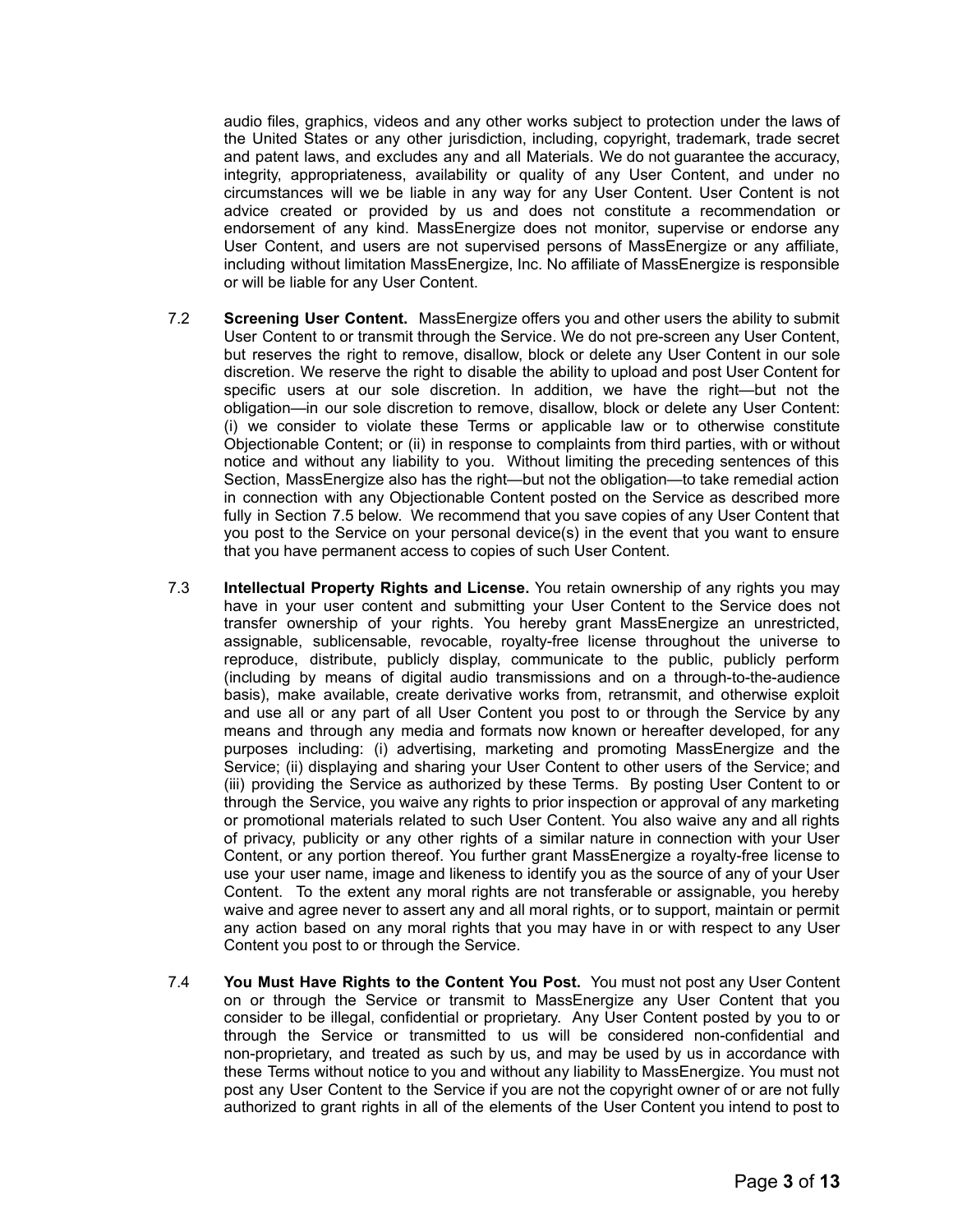the Service. You represent and warrant that: (i) you own the User Content posted by you on or through the Service or otherwise have the right to grant the licenses set forth in these Terms; (ii) the posting and use of your User Content on or through the Service does not infringe any privacy rights, publicity rights, copyrights, contract rights, intellectual property rights or any other rights of any person, or third party including, the rights of any person visible in any of your User Content; (iii) the posting of your User Content on the Service will not require us to obtain any further licenses from or pay any royalties, fees, compensation or other amounts or provide any attribution to any third parties; and (iv) the posting of your User Content on the Service does not result in a breach of contract between you and a third party. You agree to pay all monies owing to any person or company as a result of posting your User Content on the Service.

- 7.5 **Objectionable Content**. You are not permitted to and agree not to post any User Content to the Service that is or could be interpreted by a reasonable person to be (i) abusive, bullying, defamatory, harassing, harmful, hateful, inaccurate, infringing, libelous, objectionable, obscene, offensive, pornographic, shocking, threatening, unlawful, violent, vulgar or in violation of any applicable laws (including laws related to speech); (ii) bigotry, discrimination, hatred, intolerance, racism or inciting violence (including suicide), (iii) in violation of federal or state securities laws (including without limitation based on activities distributing insider information or providing content that could be considered attempts to manipulate the market), in each of clauses (i), (ii) and (iii) of this Section, as MassEnergize may determine in its sole and absolute discretion (collectively, "**Objectionable Content**"). The posting of any Objectionable Content may subject you to third party claims and none of the rights granted to you in these Terms may be raised as a defense against any third party claims arising from your posting of Objectionable Content. You also agree not to use the Service for illegal or unlawful purposes, including, without limitation, to stalk any other users or to encourage any user to harm themselves or any other person. Except as provided for in Section 10 below, if you encounter any Objectionable Content on the Service, then please immediately email MassEnergize at [info@massenergize.org](mailto:info@massenergize.org) or inform us through the functionality offered on the Service. You acknowledge and agree that MassEnergize provides you with the ability to report Objectionable Content as a courtesy, and we have no obligation to remove or take any other action with respect to any Objectionable Content on the Service that you report to us. However, in our sole discretion we may take any actions we deem necessary and/or appropriate against any user who posts Objectionable Content on the Service, including, warning the user, suspending or terminating the user's account, removing all of the user's User Content posted on the Service and/or reporting the user to law enforcement authorities, either directly or indirectly.
- 7.6 **User Content Representations and Warranties.** MassEnergize disclaims any and all liability in connection with User Content. For the avoidance of doubt, MassEnergize will not be liable for any unauthorized use of User Content by any user. You are solely responsible for your User Content and the consequences of providing User Content via the Service. By posting User Content via the Service, you affirm, represent, and warrant that you will fully comply with Sections 7 and 9, and these Terms.

## 8. **Communications**.

- 8.1 **Email**. We may send you emails concerning our products and services, as well as those of third parties. You may opt out of promotional emails by following the unsubscribe instructions in the promotional email itself.
- 8.2 **Text Messaging.** MassEnergize and those acting on our behalf may send you text (SMS) messages at the phone number you provide us. These messages may include operational messages about your use of the Service, as well as marketing messages. You may opt out of receiving marketing and/or operational text messages at any time by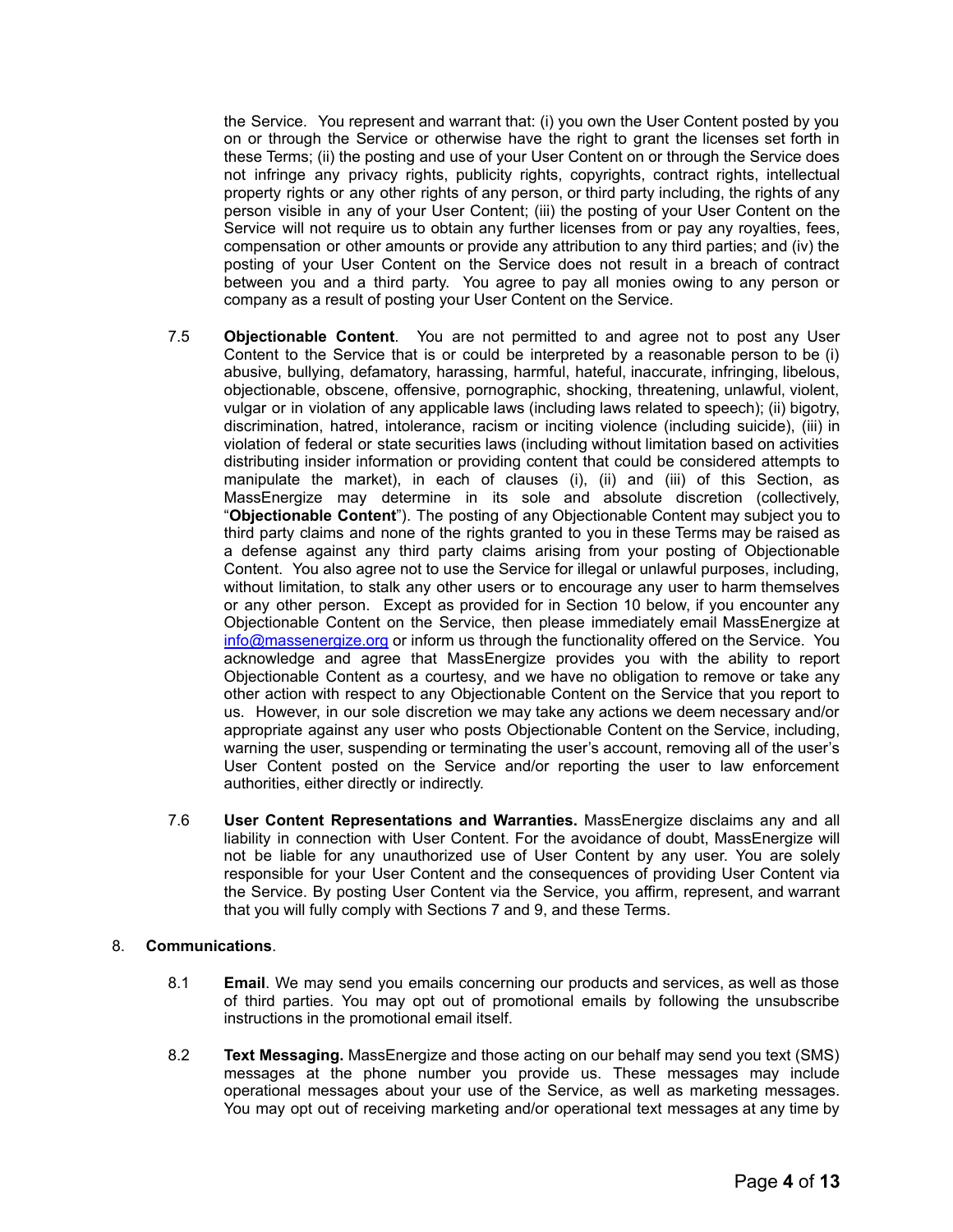sending an email to info@massenergize.org indicating that you no longer wish to receive such texts along with the phone number of the mobile device receiving the texts. You may continue to receive text messages for a short period while MassEnergize processes your request, and you may also receive text messages confirming the receipt of your opt-out request. Opting out of receiving operational text messages may impact the functionality that the Service provides to you. Text messages may be sent using an automatic telephone dialing system. Your agreement to receive text messages is not a condition of any purchase or use of the Service. Standard data and message rates may apply whenever you send or receive such messages, as specified by your carrier.

- 9. **Prohibited Conduct.** BY USING THE SERVICE YOU AGREE NOT TO:
	- a. use the Service for any illegal purpose or in violation of any local, state, national, or international law;
	- b. harass, threaten, demean, embarrass, or otherwise harm any other user of the Service;
	- c. violate, or encourage others to violate, any right of a third party, including by infringing or misappropriating any third party intellectual property right;
	- d. interfere with security-related features of the Service, including by: (i) disabling or circumventing features that prevent or limit use or copying of any content; or (ii) reverse engineering or otherwise attempting to discover the source code of any portion of the Service except to the extent that the activity is expressly permitted by applicable law;
	- e. interfere with the operation of the Service or any user's enjoyment of the Service, including by: (i) uploading or otherwise disseminating any virus, adware, spyware, worm, or other malicious code; (ii) making any unsolicited offer or advertisement to another user of the Service; (iii) collecting personal information about another user or third party without consent; or (iv) interfering with or disrupting any network, equipment, or server connected to or used to provide the Service;
	- f. perform any fraudulent activity including impersonating any person or entity, claiming a false affiliation, accessing any other Service account without permission;
	- g. sell or otherwise transfer the access granted under these Terms or any Materials (as defined in Section 5) or any right or ability to view, access, or use any Materials; or
	- h. attempt to do any of the acts described in this Section 9 or assist or permit any person in engaging in any of the acts described in this Section 9.

## 10. **Digital Millennium Copyright Act**

- 10.1 **Respect of Third Party Rights**. MassEnergize respects the intellectual property of others and takes the protection of intellectual property very seriously, and we ask you to do the same. Infringing activity will not be tolerated on or through the Service.
- 10.2 **Repeat Infringer Policy**. MassEnergize's intellectual property policy is to: (i) remove or disable access to material that we believe in good faith or upon notice from an intellectual property owner or his or her agent, is infringing the intellectual property of a third party by being made available through the Service; and (ii) remove any User Content uploaded to the Service by "repeat infringers." MassEnergize considers a "repeat infringer" to be any user that has uploaded User Content or Feedback to or through the Service and for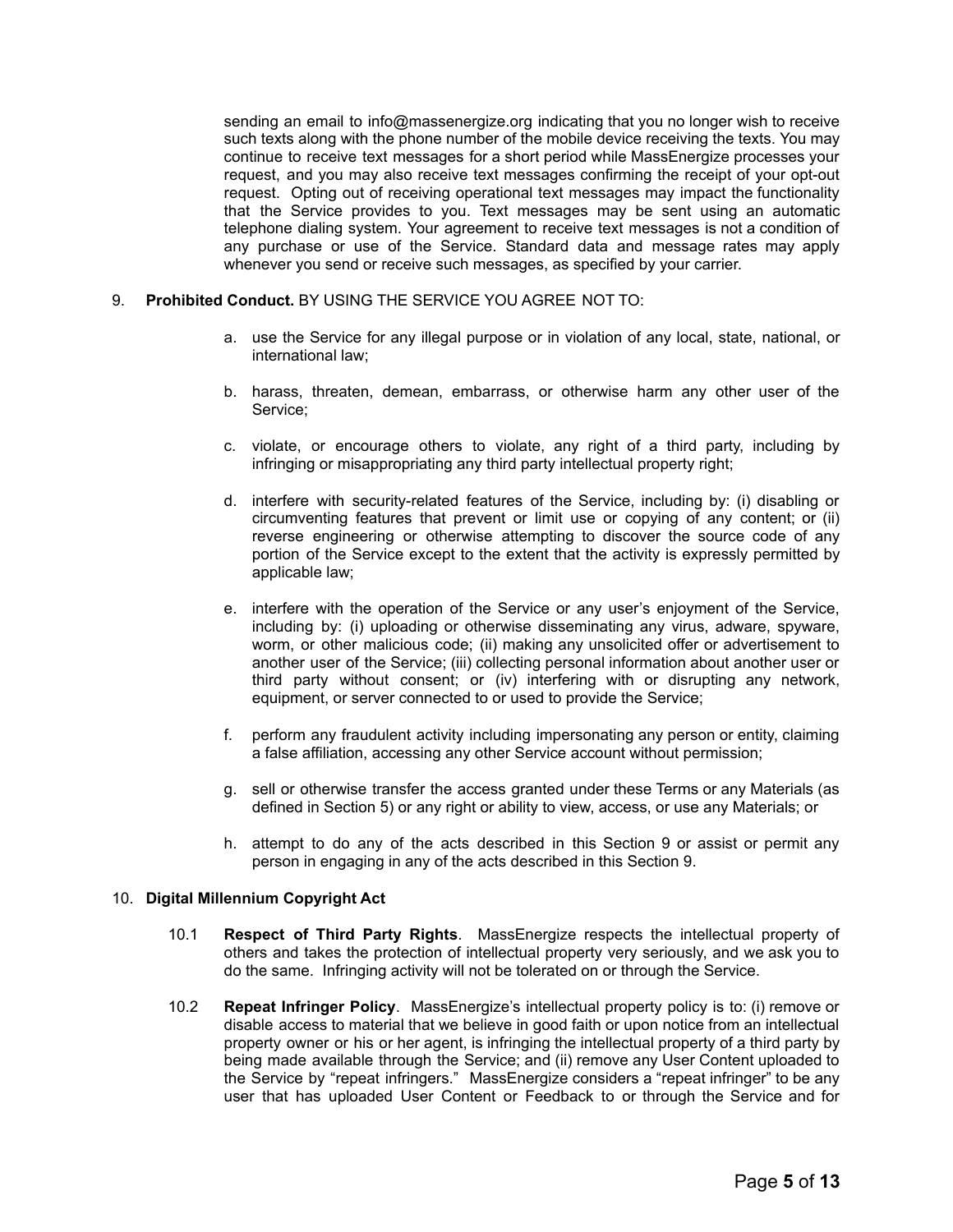whom MassEnergize has received more than two takedown notices compliant with the provisions of 17 U.S.C. § 512 with respect to such User Content or Feedback. MassEnergize has discretion, however, to terminate the Account of any user after receipt of a single notification of claimed infringement or upon MassEnergize's own determination.

- 10.3 **Procedure for Reporting Claimed Infringement**. If you believe that any content made available on or through the Service has been used or exploited in a manner that infringes an intellectual property right you own or control, then please promptly send a "**Notification of Claimed Infringement**" containing the following information to the Designated Agent identified below. Your Notification of Claimed Infringement may be shared by MassEnergize with the user alleged to have infringed a right you own or control, and you hereby consent to MassEnergize making such disclosure. Your communication must include substantially the following:
	- a. A physical or electronic signature of a person authorized to act on behalf of the owner of the work(s) that has/have been allegedly infringed;
	- b. Identification of works or materials being infringed, or, if multiple works are covered by a single notification, then a representative list of such works;
	- c. Identification of the specific material that is claimed to be infringing or to be the subject of infringing activity and that is to be removed or access to which is to be disabled, and information reasonably sufficient to permit MassEnergize to locate the material;
	- d. Information reasonably sufficient to permit MassEnergize to contact you, such as an address, telephone number and, if available, an electronic mail address at which you may be contacted;
	- e. A statement that you have a good faith belief that the use of the material in the manner complained of is not authorized by the copyright owner, its agent or the law; and
	- f. A statement that the information in the notification is accurate, and under penalty of perjury, that you are authorized to act on behalf of the owner of an exclusive right that is allegedly infringed.

*You should consult with your own lawyer and/or see 17 U.S.C. § 512 to confirm your obligations to provide a valid notice of claimed infringement.*

10.4 **Designated Agent Contact Information**. MassEnergize's designated agent for receipt of Notifications of Claimed Infringement (the "**Designated Agent**") can be contacted at:

> MassEnergize, Inc. ATTN: Bradley Hubbard-Nelson 221 Nashawtuc Rd Concord, MA 01742 Phone: (978) 505-7128 Email: [bradhn@mindspring.com](mailto:bradhn@mindspring.com)

10.5 **Counter Notification**. If you receive a notification from MassEnergize that User Content or any material made available by you on or through the Service has been the subject of a Notification of Claimed Infringement, then you will have the right to provide MassEnergize with what is called a "**Counter Notification**." To be effective, a Counter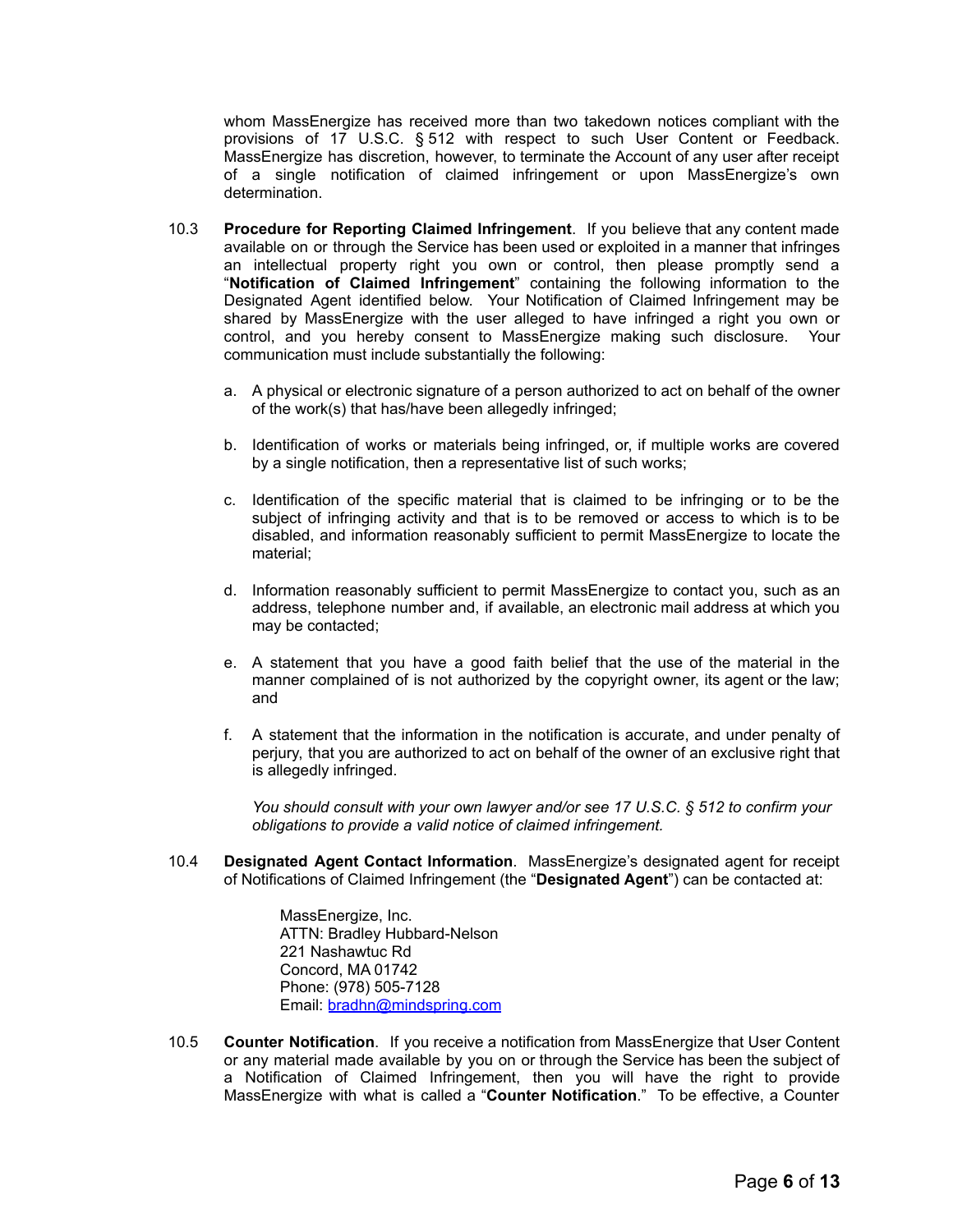Notification must be in writing, provided to MassEnergize's Designated Agent through one of the methods identified in Section 10.3d and include substantially the following information:

- a. A physical or electronic signature of the subscriber;
- b. Identification of the material that has been removed or to which access has been disabled and the location at which the material appeared before it was removed or access to it was disabled;
- c. A statement under penalty of perjury that the subscriber has a good faith belief that the material was removed or disabled as a result of mistake or misidentification of the material to be removed or disabled; and
- d. The subscriber's name, address and telephone number, and a statement that the subscriber consents to the jurisdiction of Federal District Court for the judicial district in which the address is located, or if the subscriber's address is outside of the United States, then for any judicial district in which MassEnergize may be found, and that the subscriber will accept service of process from the person who provided notification under Section 10.3d above or an agent of such person.

*A party submitting a Counter Notification should consult a lawyer or see 17 U.S.C. § 512 to confirm the party's obligations to provide a valid counter notification under the Copyright Act.*

- 10.6 **Reposting of Content Subject to a Counter Notification**. If you submit a Counter Notification to MassEnergize in response to a Notification of Claimed Infringement, then MassEnergize will promptly provide the person who provided the Notification of Claimed Infringement with a copy of your Counter Notification and inform that person that MassEnergize will replace the removed User Content or Feedback or cease disabling access to it in 10 business days, and MassEnergize will replace the removed User Content or Feedback and cease disabling access to it not less than 10, nor more than 14, business days following receipt of the Counter Notification, unless MassEnergize's Designated Agent receives notice from the party that submitted the Notification of Claimed Infringement that such person has filed an action seeking a court order to restrain the user from engaging in infringing activity relating to the material on MassEnergize's Service, system or network.
- 10.7 **False Notifications of Claimed Infringement or Counter Notifications**. The Copyright Act provides that:

[a]ny person who knowingly materially misrepresents under [Section 512 of the Copyright Act (17 U.S.C. § 512)] (1) that material or activity is infringing, or (2) that material or activity was removed or disabled by mistake or misidentification, will be liable for any damages, including costs and attorneys' fees, incurred by the alleged infringer, by any copyright owner or copyright owner's authorized licensee, or by a service provider, who is injured by such misrepresentation, as the result of [MassEnergize] relying upon such misrepresentation in removing or disabling access to the material or activity claimed to be infringing, or in replacing the removed material or ceasing to disable access to it.

#### 17 U.S.C. § 512(f).

MassEnergize reserves the right to seek damages from any party that submits a Notification of Claimed Infringement or Counter Notification in violation of the law.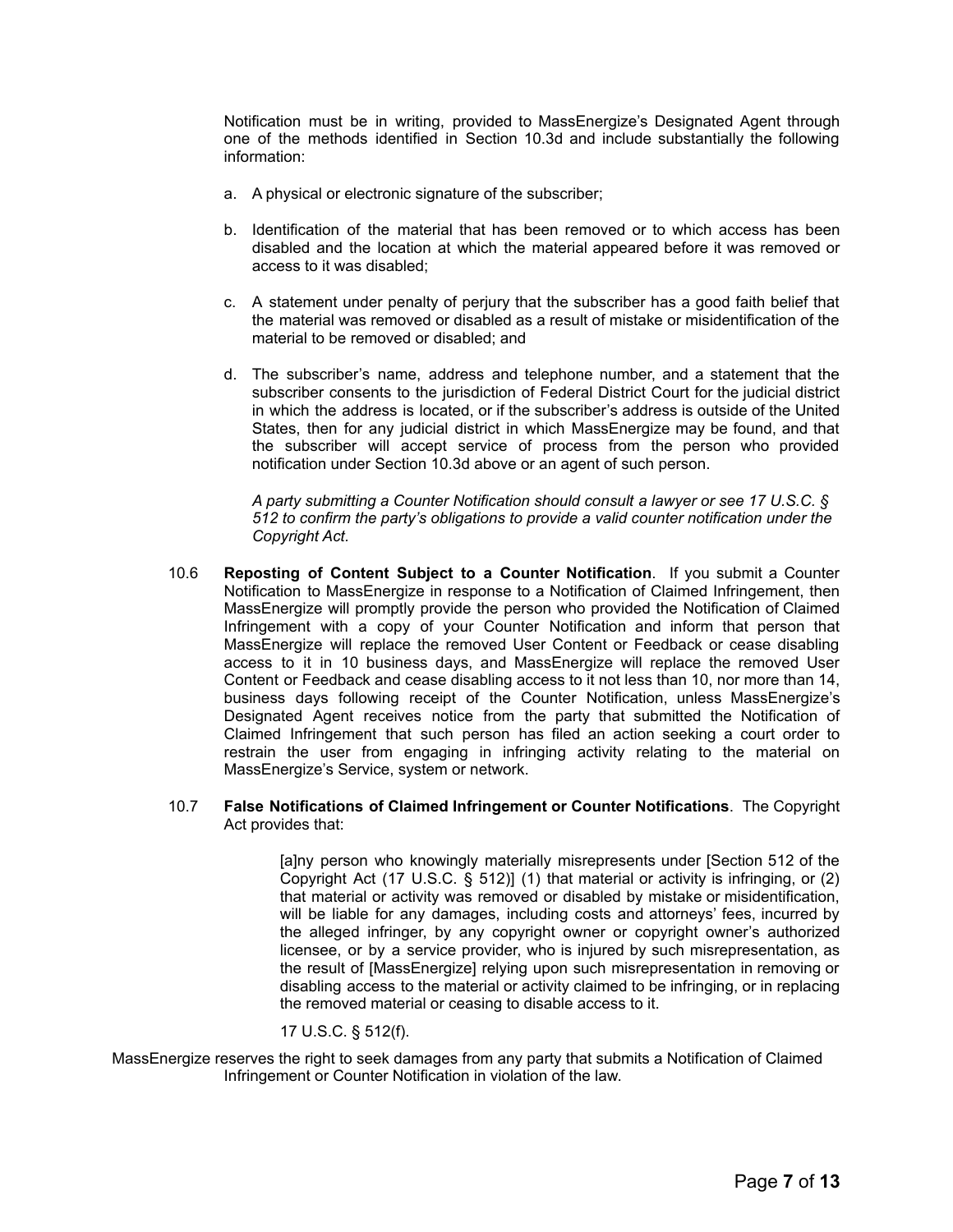11. **Modification of these Terms.** We reserve the right to change these Terms on a going-forward basis at any time upon 7 days' notice. Please check these Terms periodically for changes. If a change to these Terms materially modifies your rights or obligations, we may require that you accept the modified Terms in order to continue to use the Service. Material modifications are effective upon your acceptance of the modified Terms. Immaterial modifications are effective upon publication. Except as expressly permitted in this Section 11, these Terms may be amended only by a written agreement signed by authorized representatives of the parties to these Terms. Disputes arising under these Terms will be resolved in accordance with the version of these Terms that was in effect at the time the dispute arose.

# 12. **Term, Termination and Modification of the Service**

- 12.1 **Term.** These Terms are effective beginning when you accept the Terms or first access or use the Service, and ending when terminated as described in Section 12.2.
- 12.2 **Termination.** If you violate any provision of these Terms, your authorization to access the Service and these Terms automatically terminate. In addition, MassEnergize may, at its sole discretion, terminate these Terms or your account on the Service, or suspend or terminate your access to the Service, at any time for any reason or no reason, with or without notice. You may terminate your account and these Terms at any time by contacting customer service at [info@massenergize.org](mailto:info@massenergize.org).
- **12.3 Effect of Termination.** Upon termination of these Terms: (a) your license rights will terminate and you must immediately cease all use of the Service; (b) you will no longer be authorized to access your account or the Service; (c) you must pay MassEnergize any unpaid amount that was due prior to termination; and (d) all payment obligations accrued prior to termination. Sections 4.3, 5, 7, 10, 12.3, 13, 14, 15, 16 and 17 will survive any termination of these Terms.
- **12.4 Modification of the Service.** MassEnergize reserves the right to modify or discontinue the Service at any time (including by limiting or discontinuing certain features of the Service), temporarily or permanently, without notice to you. MassEnergize will have no liability for any change to the Service or any suspension or termination of your access to or use of the Service.
- 13. **Indemnity.** To the fullest extent permitted by law, you are responsible for your use of the Service, and you will defend and indemnify MassEnergize and its officers, directors, employees, consultants, affiliates, subsidiaries and agents (together, the "**MassEnergize Entities**") from and against every claim brought by a third party, and any related liability, damage, loss, and expense, including reasonable attorneys' fees and costs, arising out of or connected with: (a) your unauthorized use of, or misuse of, the Service; (b) your violation of any portion of these Terms, any representation, warranty, or agreement referenced in these Terms, or any applicable law or regulation; (c) your violation of any third party right, including any intellectual property right or publicity, confidentiality, other property, or privacy right; or (d) any dispute or issue between you and any third party. We reserve the right, at our own expense, to assume the exclusive defense and control of any matter otherwise subject to indemnification by you (without limiting your indemnification obligations with respect to that matter), and in that case, you agree to cooperate with our defense of those claims.

## 14. **Disclaimers; No Warranties**

14.1 **Choosing a Service Provider or Vendor.** Community pages may share the contact information of a service provider or vendor, you should always exercise due care and diligence when hiring any service provider or vendor. It is entirely up to you to evaluate any service provider or vendor and their products and qualifications. You assume all risks when using the Service, including but not limited to all of the risks associated with any online or offline interactions with users including Community Administrators, service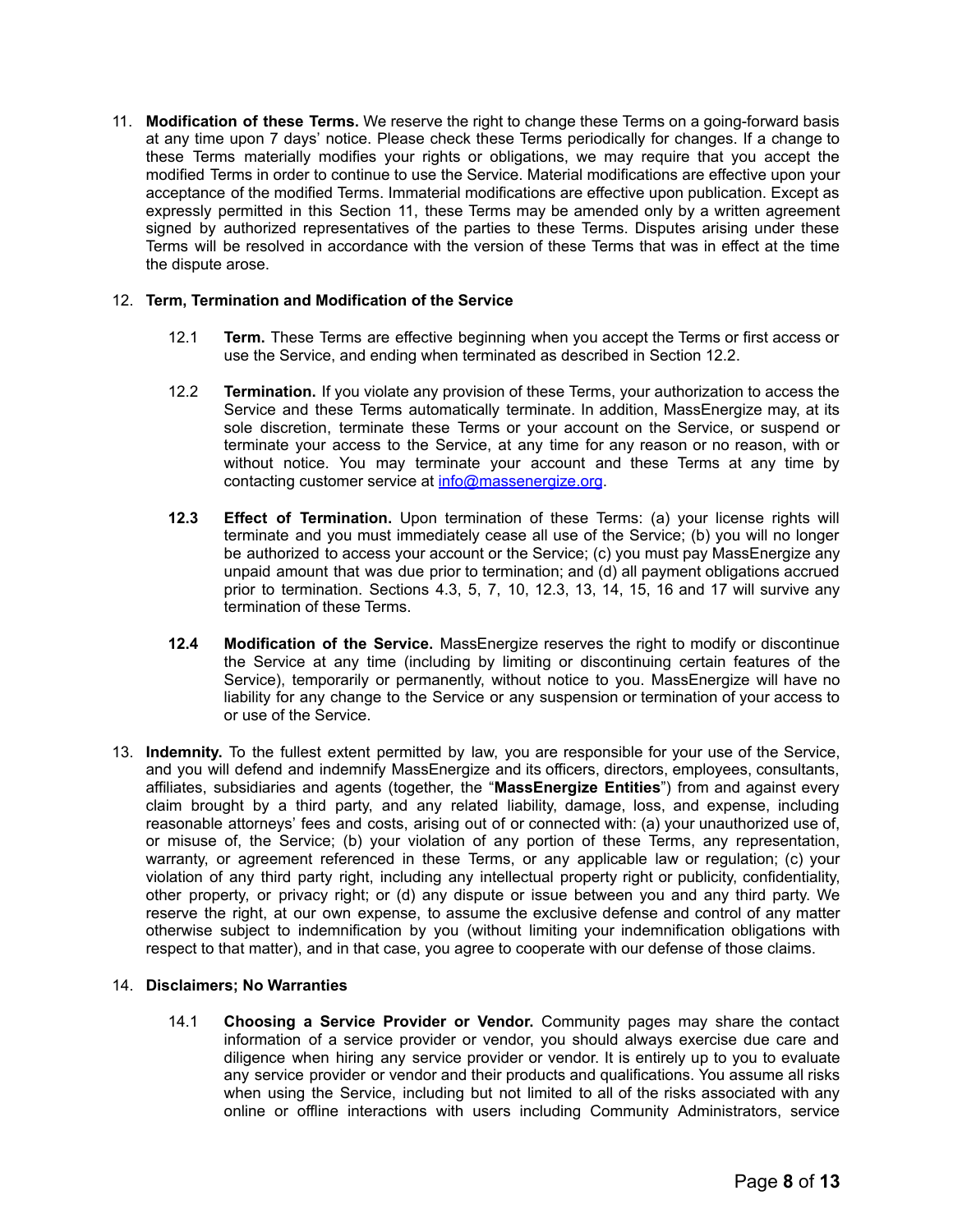providers or vendor listed on the Service. **We disclaim any and all representations or warranties with regard to any service provider's or vendor's performance on the job or the outcome or quality of the services performed.**

- 14.2 **User Responsibilities; No Endorsement**. MassEnergize does not conduct any product testing, background checks, or otherwise screen the service providers or vendor listed on the Service. Inclusion of a service provider or vendor on the Service is neither an endorsement nor verification by us. MassEnergize enables access to third-party content, products, and services over which we have no control. We assume no responsibility for, nor do we endorse or verify the content, offerings or conduct of third-parties, including the services offered by service providers or vendors or descriptions of their products or services. Service providers, vendor and Community Administrators are not employees or agents of MassEnergize. **We do not assume responsibility or liability for any claims, damages, or losses resulting from any use of the Service or the materials available on the Service.**
- 14.3 **Qualifications**. Community Administrator post profiles about service providers and vendor and their business on the Service. We do not review or verify the information or representations set forth in these profiles, as they are posted by the Community Administrators. If a service provider's or vendor's profile indicates that they are licensed, insured or carry any other accreditation, all such representations are made solely by the Community Administrator; we do not guarantee or warrant the truthfulness, timeliness or accuracy of any such representations. **We disclaim any and all representations or warranties regarding any information (including User Content) posted by Community Administrators and assume no liability for such information.**
- 14.4 **Contracts with Service Providers or Vendors**. No agency, partnership, joint venture, or employment is created between a service provider or vendor as a result of these Terms or any use of the Service. Your rights under contracts into which you enter with service provider or vendor is governed by the terms of those contracts and by the applicable federal, state, and local laws. **MassEnergize is not a party to any agreements you enter into with any service provider or vendor.**
- 14.5 Disputes; Release from Damages and Claims. All disputes between users, including disputes between users and Community Administrator, are solely between and must be addressed between those users. Should you have a dispute with respect to any product or service provided by any service provider or vendor or the fees charged by any service provider or vendor, you must address the dispute directly with that service provider. YOU HEREBY RELEASE MASSENERGIZE ENTITIES FROM ANY AND ALL DISPUTE ARISING OUT OF OR IN ANY WAY CONNECTED WITH INTERACTIONS BETWEEN USERS AND SERVICE PROVIDERS OR VENDORS. MASSENERGIZE IS NOT RESPONSIBLE FOR ANY DAMAGE OR HARM RESULTING FROM YOUR INTERACTIONS WITH ANY SERVICE PROVIDER OR VENDOR.
- 14.6 **NO WARRANTY**. THE SERVICE AND ALL MATERIALS AND CONTENT AVAILABLE THROUGH THE SERVICE ARE PROVIDED "AS IS" AND ON AN "AS AVAILABLE" BASIS. MASSENERGIZE MAKES NO REPRESENTATIONS ABOUT THE SUFFICIENCY OR QUALITY OF THE INFORMATION OR USER CONTENT THAT IT PROVIDED TO YOU BY ANY USER INCLUDING COMMUNITY ADMINISTRATORS. MASSENERGIZE DISCLAIMS ALL WARRANTIES OF ANY KIND, WHETHER EXPRESS OR IMPLIED, RELATING TO THE SERVICE AND ALL MATERIALS AND CONTENT (INCLUDING USER CONTENT) AVAILABLE THROUGH THE SERVICE, INCLUDING: (A) ANY IMPLIED WARRANTY OF MERCHANTABILITY, FITNESS FOR A PARTICULAR PURPOSE, TITLE, QUIET ENJOYMENT, OR NON-INFRINGEMENT; AND (B) ANY WARRANTY ARISING OUT OF COURSE OF DEALING, USAGE, OR TRADE. MASSENERGIZE DOES NOT WARRANT THAT THE SERVICE OR ANY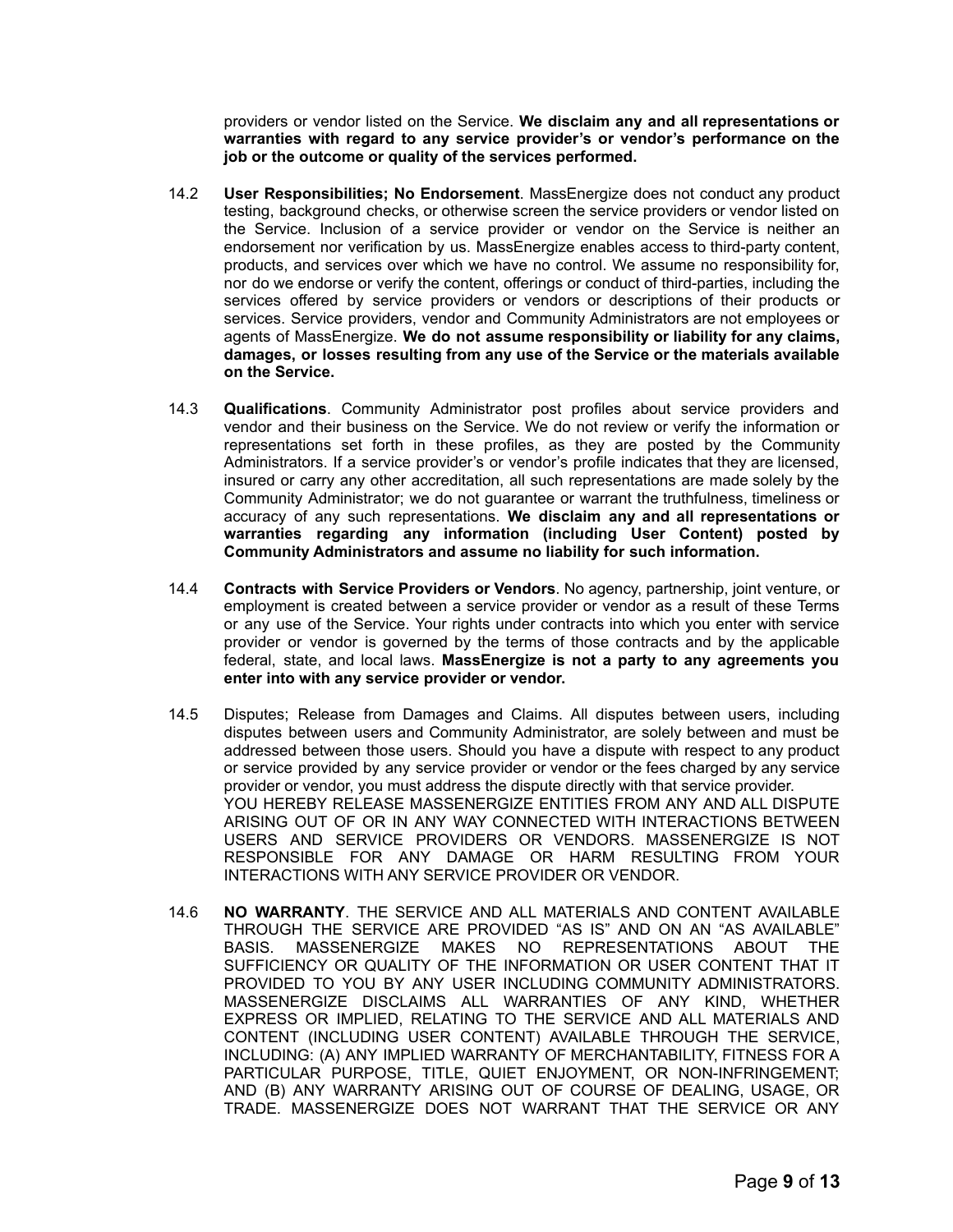PORTION OF THE SERVICE, OR ANY MATERIALS OR CONTENT OFFERED THROUGH THE SERVICE, WILL BE UNINTERRUPTED, SECURE, OR FREE OF ERRORS, VIRUSES, OR OTHER HARMFUL COMPONENTS, AND MASSENERGIZE DOES NOT WARRANT THAT ANY OF THOSE ISSUES WILL BE CORRECTED.

NO ADVICE OR INFORMATION, WHETHER ORAL OR WRITTEN, OBTAINED BY YOU FROM THE SERVICE OR MASSENERGIZE ENTITIES OR ANY MATERIALS OR CONTENT AVAILABLE THROUGH THE SERVICE WILL CREATE ANY WARRANTY REGARDING ANY OF THE MASSENERGIZE ENTITIES OR THE SERVICE THAT IS NOT EXPRESSLY STATED IN THESE TERMS. WE ARE NOT RESPONSIBLE FOR ANY DAMAGE THAT MAY RESULT FROM THE SERVICE AND YOUR DEALING WITH ANY OTHER SERVICE USER. YOU UNDERSTAND AND AGREE THAT YOU USE ANY PORTION OF THE SERVICE AT YOUR OWN DISCRETION AND RISK, AND THAT WE ARE NOT RESPONSIBLE FOR ANY DAMAGE TO YOUR PROPERTY (INCLUDING YOUR COMPUTER SYSTEM OR MOBILE DEVICE USED IN CONNECTION WITH THE SERVICE) OR ANY LOSS OF DATA, INCLUDING USER CONTENT.

THE LIMITATIONS, EXCLUSIONS AND DISCLAIMERS IN THIS SECTION APPLY TO THE FULLEST EXTENT PERMITTED BY LAW. MASSENERGIZE DOES NOT DISCLAIM ANY WARRANTY OR OTHER RIGHT THAT MASSENERGIZE IS PROHIBITED FROM DISCLAIMING UNDER APPLICABLE LAW.

## 15. **Limitation of Liability**

TO THE FULLEST EXTENT PERMITTED BY LAW, IN NO EVENT WILL THE MASSENERGIZE ENTITIES BE LIABLE TO YOU FOR ANY INDIRECT, INCIDENTAL, SPECIAL, CONSEQUENTIAL OR PUNITIVE DAMAGES (INCLUDING DAMAGES FOR LOSS OF PROFITS, GOODWILL, OR ANY OTHER INTANGIBLE LOSS) ARISING OUT OF OR RELATING TO YOUR ACCESS TO OR USE OF, OR YOUR INABILITY TO ACCESS OR USE, THE SERVICE OR ANY MATERIALS OR CONTENT ON THE SERVICE, WHETHER BASED ON WARRANTY, CONTRACT, TORT (INCLUDING NEGLIGENCE), STATUTE, OR ANY OTHER LEGAL THEORY, AND WHETHER OR NOT ANY MASSENERGIZE ENTITY HAS BEEN INFORMED OF THE POSSIBILITY OF DAMAGE.

EXCEPT AS PROVIDED IN SECTION 16.5 AND TO THE FULLEST EXTENT PERMITTED BY LAW, THE AGGREGATE LIABILITY OF THE MASSENERGIZE ENTITIES TO YOU FOR ALL CLAIMS ARISING OUT OF OR RELATING TO THE USE OF OR ANY INABILITY TO USE ANY PORTION OF THE SERVICE OR OTHERWISE UNDER THESE TERMS, WHETHER IN CONTRACT, TORT, OR OTHERWISE, IS LIMITED TO THE GREATER OF: (A) THE AMOUNT YOU HAVE PAID TO MASSENERGIZE FOR ACCESS TO AND USE OF THE SERVICE IN THE 12 MONTHS PRIOR TO THE EVENT OR CIRCUMSTANCE GIVING RISE TO CLAIM; OR (B) \$100.

EACH PROVISION OF THESE TERMS THAT PROVIDES FOR A LIMITATION OF LIABILITY, DISCLAIMER OF WARRANTIES, OR EXCLUSION OF DAMAGES IS INTENDED TO AND DOES ALLOCATE THE RISKS BETWEEN THE PARTIES UNDER THESE TERMS. THIS ALLOCATION IS AN ESSENTIAL ELEMENT OF THE BASIS OF THE BARGAIN BETWEEN THE PARTIES. EACH OF THESE PROVISIONS IS SEVERABLE AND INDEPENDENT OF ALL OTHER PROVISIONS OF THESE TERMS. THE LIMITATIONS IN THIS SECTION 15 WILL APPLY EVEN IF ANY LIMITED REMEDY FAILS OF ITS ESSENTIAL PURPOSE.

#### 16. **Dispute Resolution and Arbitration**

16.1 **Generally**. In the interest of resolving disputes between you and MassEnergize in the most expedient and cost effective manner, and except as described in Section 16.2 and 16.3, you and MassEnergize agree that every dispute arising in connection with these Terms will be resolved by binding arbitration. Arbitration is less formal than a lawsuit in court. Arbitration uses a neutral arbitrator instead of a judge or jury, may allow for more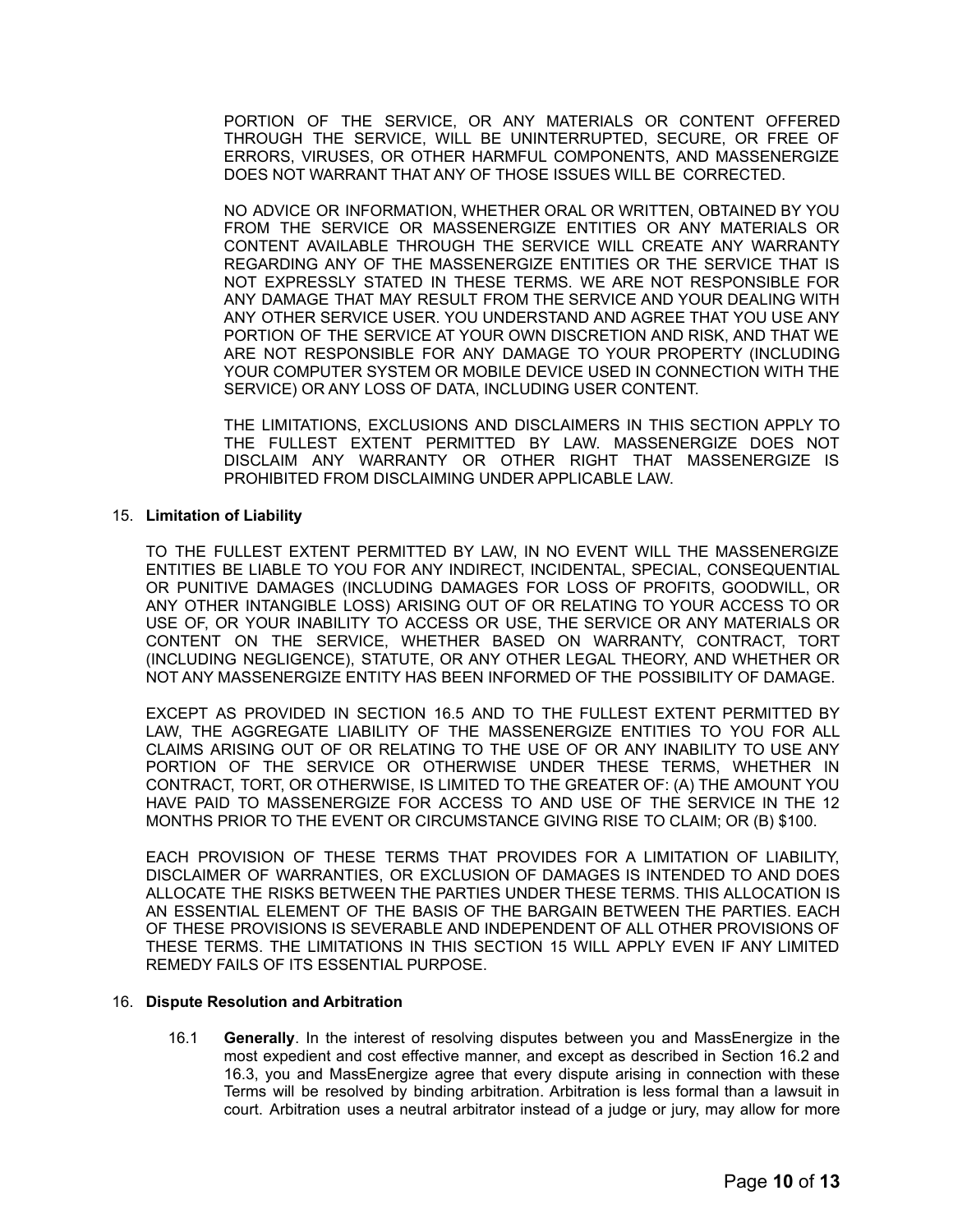limited discovery than in court, and can be subject to very limited review by courts. Arbitrators can award the same damages and relief that a court can award. This agreement to arbitrate disputes includes all claims arising out of or relating to any aspect of these Terms, whether based in contract, tort, statute, fraud, misrepresentation, or any other legal theory, and regardless of whether a claim arises during or after the termination of these Terms. YOU UNDERSTAND AND AGREE THAT, BY ENTERING INTO THESE TERMS, YOU AND MASSENERGIZE ARE EACH WAIVING THE RIGHT TO A TRIAL BY JURY OR TO PARTICIPATE IN A CLASS ACTION.

- 16.2 **Exceptions**. Despite the provisions of Section 16.1, nothing in these Terms will be deemed to waive, preclude, or otherwise limit the right of either party to: (a) bring an individual action in small claims court; (b) pursue an enforcement action through the applicable federal, state, or local agency if that action is available; (c) seek injunctive relief in a court of law in aid of arbitration; or (d) to file suit in a court of law to address an intellectual property infringement claim.
- 16.3 **Opt-Out**. If you do not wish to resolve disputes by binding arbitration, you may opt out of the provisions of this Section 16 within 30 days after the date that you agree to these Terms by sending a letter to MassEnergize, Inc., Attention: Legal Department – Arbitration Opt-Out, 221 Nashawtuc Road Concord, MA 01742 that specifies: your full legal name, the email address associated with your account on the Service, and a statement that you wish to opt out of arbitration ("**Opt-Out Notice**"). Once MassEnergize receives your Opt-Out Notice, this Section 16 will be void and any action arising out of these Terms will be resolved as set forth in Section 17.2. The remaining provisions of these Terms will not be affected by your Opt-Out Notice.
- 16.4 **Arbitrator**. Any arbitration between you and MassEnergize will be settled under the Federal Arbitration Act and administered by the American Arbitration Association ("**AAA**") under its Consumer Arbitration Rules (collectively, "**AAA Rules**") as modified by these Terms. The AAA Rules and filing forms are available online at [www.adr.org,](http://www.adr.org/) by calling the AAA at 1-800-778-7879, or by contacting MassEnergize. The arbitrator has exclusive authority to resolve any dispute relating to the interpretation, applicability, or enforceability of this binding arbitration agreement.
- 16.5 **Notice of Arbitration; Process**. A party who intends to seek arbitration must first send a written notice of the dispute to the other party by certified U.S. Mail or by Federal Express (signature required) or, only if that other party has not provided a current physical address, then by electronic mail ("**Notice of Arbitration**"). MassEnergize's address for Notice is: MassEnergize, Inc., 221 Nashawtuc Road Concord, MA 01742. The Notice of Arbitration must: (a) describe the nature and basis of the claim or dispute; and (b) set forth the specific relief sought ("**Demand**"). The parties will make good faith efforts to resolve the claim directly, but if the parties do not reach an agreement to do so within 30 days after the Notice of Arbitration is received, you or MassEnergize may commence an arbitration proceeding. All arbitration proceedings between the parties will be confidential unless otherwise agreed by the parties in writing. During the arbitration, the amount of any settlement offer made by you or MassEnergize must not be disclosed to the arbitrator until after the arbitrator makes a final decision and award, if any. If the arbitrator awards you an amount higher than the last written settlement amount offered by MassEnergize in settlement of the dispute prior to the award, MassEnergize will pay to you the higher of: (i) the amount awarded by the arbitrator; or (ii) \$1,000.
- 16.6 **Fees**. If you commence arbitration in accordance with these Terms, MassEnergize will reimburse you for your payment of the filing fee, unless your claim is for more than \$10,000, in which case the payment of any fees will be decided by the AAA Rules. Any arbitration hearing will take place at a location to be agreed upon in Middlesex County, Massachusetts, but if the claim is for \$10,000 or less, you may choose whether the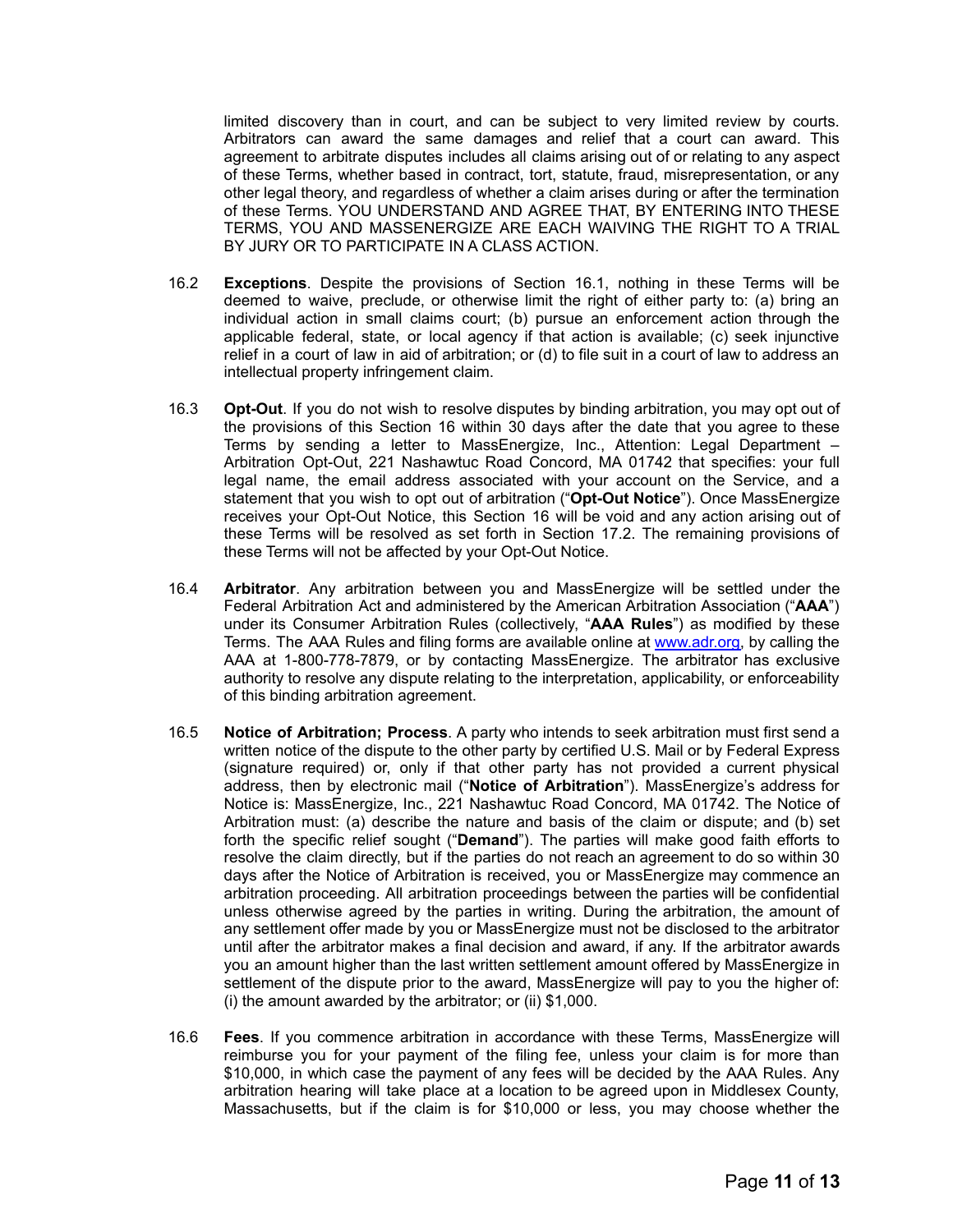arbitration will be conducted: (a) solely on the basis of documents submitted to the arbitrator; (b) through a non-appearance based telephone hearing; or (c) by an in-person hearing as established by the AAA Rules in the county (or parish) of your billing address. If the arbitrator finds that either the substance of your claim or the relief sought in the Demand is frivolous or brought for an improper purpose (as measured by the standards set forth in Federal Rule of Civil Procedure 11(b)), then the payment of all fees will be governed by the AAA Rules. In that case, you agree to reimburse MassEnergize for all monies previously disbursed by it that are otherwise your obligation to pay under the AAA Rules. Regardless of the manner in which the arbitration is conducted, the arbitrator must issue a reasoned written decision sufficient to explain the essential findings and conclusions on which the decision and award, if any, are based. The arbitrator may make rulings and resolve disputes as to the payment and reimbursement of fees or expenses at any time during the proceeding and upon request from either party made within 14 days of the arbitrator's ruling on the merits.

- 16.7 **No Class Actions**. YOU AND MASSENERGIZE AGREE THAT EACH MAY BRING CLAIMS AGAINST THE OTHER ONLY IN YOUR OR ITS INDIVIDUAL CAPACITY AND NOT AS A PLAINTIFF OR CLASS MEMBER IN ANY PURPORTED CLASS OR REPRESENTATIVE PROCEEDING. Further, unless both you and MassEnergize agree otherwise, the arbitrator may not consolidate more than one person's claims, and may not otherwise preside over any form of a representative or class proceeding.
- 16.8 **Modifications to this Arbitration Provision**. If MassEnergize makes any future change to this arbitration provision, other than a change to MassEnergize's address for Notice of Arbitration, you may reject the change by sending us written notice within 30 days of the change to MassEnergize's address for Notice of Arbitration, in which case your account with MassEnergize will be immediately terminated and this arbitration provision, as in effect immediately prior to the changes you rejected will survive.
- 16.9 **Enforceability**. If Section 16.7 or the entirety of this Section 16 is found to be unenforceable, or if MassEnergize receives an Opt-Out Notice from you, then the entirety of this Section 16 will be null and void and, in that case, the exclusive jurisdiction and venue described in Section 17.2 will govern any action arising out of or related to these Terms.

## 17. **Miscellaneous**

- 17.1 **General Terms**. These Terms, together with the Privacy Policy and any other agreements expressly incorporated by reference into these Terms, are the entire and exclusive understanding and agreement between you and MassEnergize regarding your use of the Service. You may not assign or transfer these Terms or your rights under these Terms, in whole or in part, by operation of law or otherwise, without our prior written consent. We may assign these Terms at any time without notice or consent. The failure to require performance of any provision will not affect our right to require performance at any other time after that, nor will a waiver by us of any breach or default of these Terms, or any provision of these Terms, be a waiver of any subsequent breach or default or a waiver of the provision itself. Use of section headers in these Terms is for convenience only and will not have any impact on the interpretation of any provision. Throughout these Terms the use of the word "including" means "including but not limited to". If any part of these Terms is held to be invalid or unenforceable, the unenforceable part will be given effect to the greatest extent possible, and the remaining parts will remain in full force and effect.
- 17.2 **Governing Law**. These Terms are governed by the laws of the Commonwealth of Massachusetts without regard to conflict of law principles. You and MassEnergize submit to the personal and exclusive jurisdiction of the state courts and federal courts located